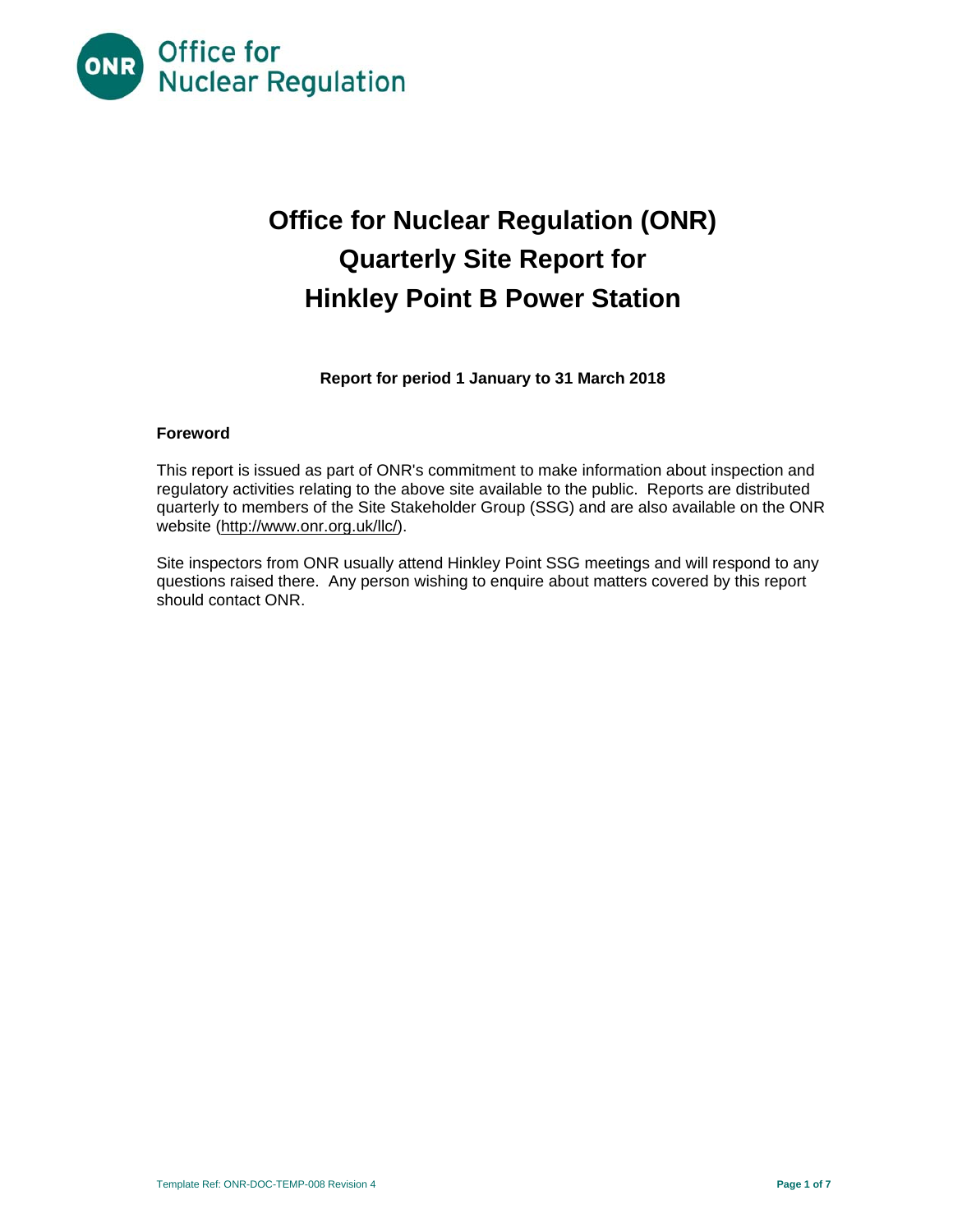## **TABLE OF CONTENTS**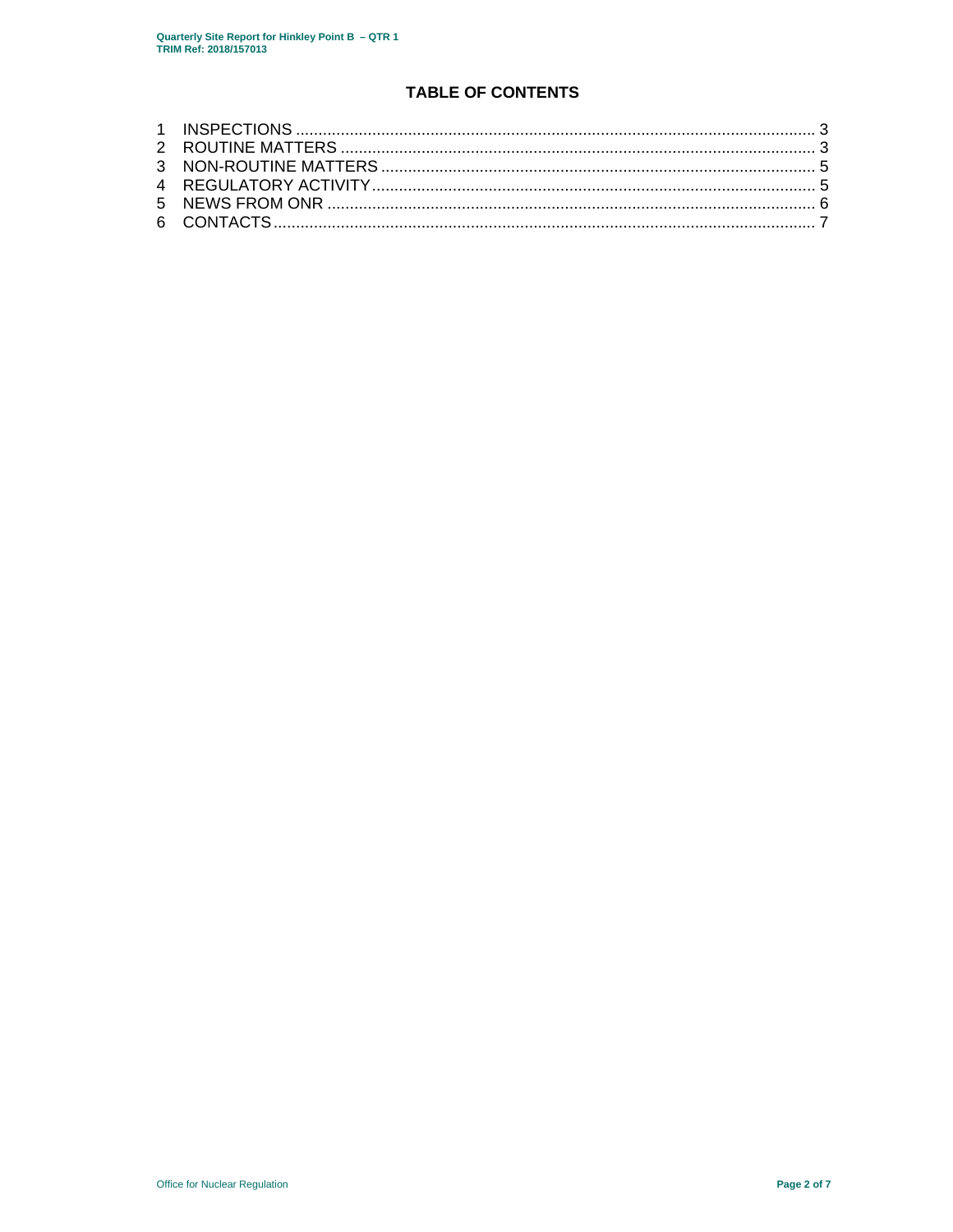#### **1 INSPECTIONS**

#### **1.1 Dates of inspection**

- 1. The ONR nominated site inspector undertook inspections, supported where appropriate by specialist inspectors, on the following dates during the quarter:
	- **16 18 January 2018**
	- 6 8 February 2018
- 2. ONR's civil nuclear security inspectors, supported where appropriate by specialist inspectors, undertake quarterly inspections at Hinkley Point B. The quarter 1 planned inspection was undertaken on:
	- $\blacksquare$  30 31 January 2018

## **2 ROUTINE MATTERS**

#### **2.1 Inspections**

- 3. Inspections are undertaken as part of the process for monitoring compliance with:
	- the conditions attached by ONR to the nuclear site licence granted under the Nuclear Installations Act 1965 (NIA65) (as amended);
	- the Energy Act 2013;
	- the Health and Safety at Work Act 1974 (HSWA74) and regulations made under HSWA74, for example the Ionising Radiations Regulations 1999 (IRR99) and the Management of Health and Safety at Work Regulations 1999 (MHSWR99);
	- the Regulatory Reform (Fire Safety) Order 2005;
	- the Nuclear Industries Security Regulations 2003.
- 4. The inspections entail monitoring the licensee's actions on the site in relation to incidents, operations, maintenance, projects, modifications, safety case changes and any other matters that may affect safety. Where relevant, the licensee is required to make and implement adequate arrangements under the conditions attached to the licence in order to ensure legal compliance. Inspections seek to judge both the adequacy of these arrangements and their implementation.
- 5. In this period, the following routine inspections were undertaken:
	- Control Of Major Accident Hazards (COMAH)
	- Lifting Operations and Lifting Equipment Regulations (LOLER)
- 6. Control Of Major Accident Hazards (COMAH) This inspection was undertaken jointly by ONR, HSE and EA inspectors termed the 'COMAH competent authority' on 18 January 2018. A plant walk down of the key areas was undertaken, this included the fuel oil bulk storage tanks, chemical storage tanks (ammonia and hydrazine) and a review of the secondary and tertiary containment improvements. Other areas sampled included design documentation, scheme of examination, integrity assessments and the roles and responsibilities of those responsible for compliance with COMAH regulations. Overall, the inspection concluded that the licensee was making adequate progress in all areas of COMAH compliance including improvements to the secondary and tertiary containment. A number of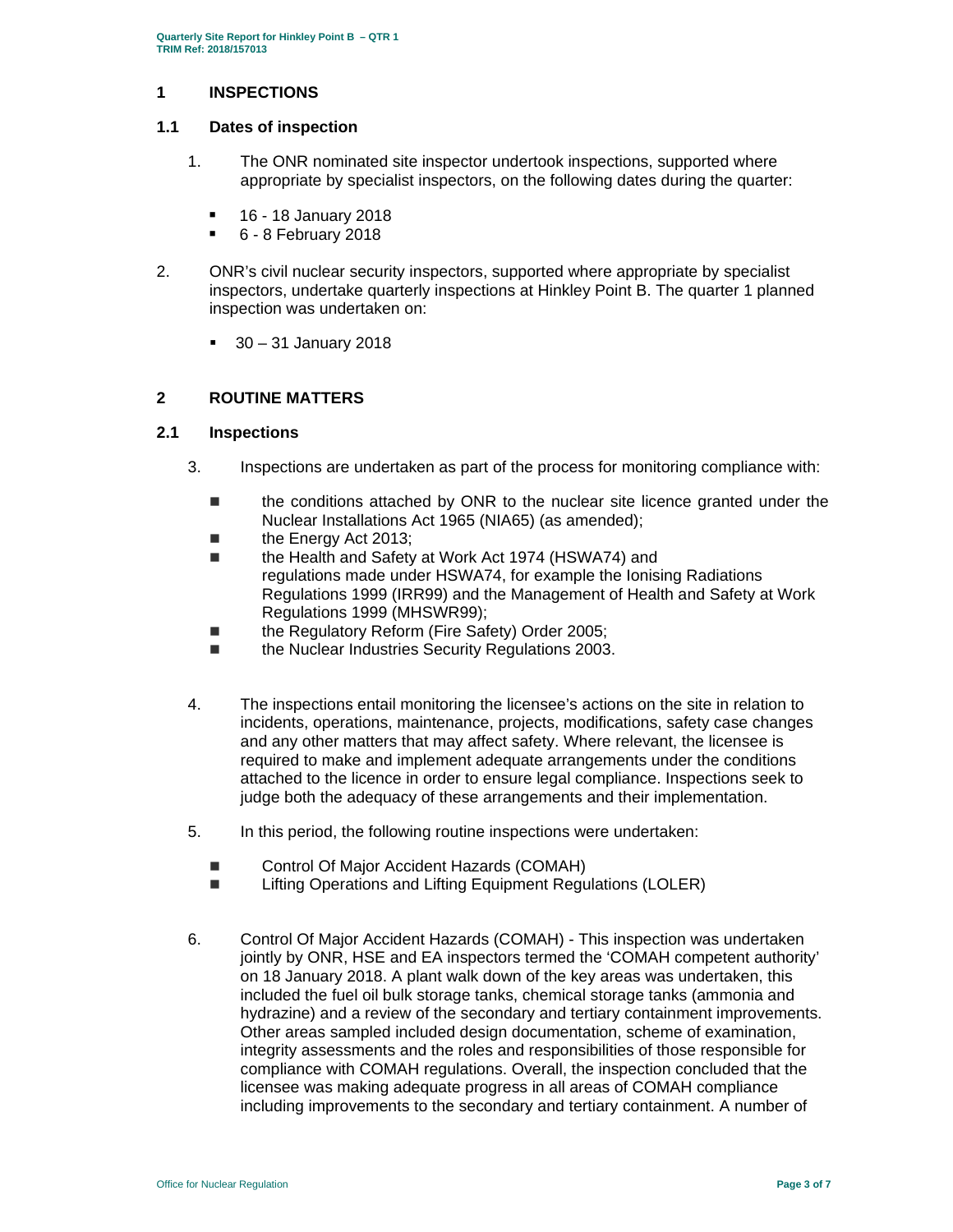positive observations were made and a number of areas for improvement were also provided to the licensee at the feedback session.

- 7. Lifting Operations and Lifting Equipment Regulations (LOLER). ONR inspectors carried out a LOLER compliance inspection at Hinkley Point B. LOLER regulations place duties on people and companies who own, operate or have control over lifting equipment. LOLER also requires that all equipment used for lifting is fit for purpose, appropriate for the task, suitably marked and, in many cases, subject to statutory periodic 'thorough examination'. ONR inspectors sampled lifting plans, maintenance schedules, statutory examinations and training records of those undertaking these activities. An inspection of the equipment store was also undertaken. Based on the documentation sampled and discussions with staff, inspectors were satisfied that the licensee's arrangements as implemented at Hinkley Point B are adequate and thus compliant with LOLER regulations. We judged that an Integrated Intervention Strategy (IIS) rating of green is appropriate.
- 8. In addition to the program of site licence compliance inspections, ONR also inspects operating reactors based on safety related systems. Each site has a safety case, which identifies the important aspects of operation and management required for maintaining safety. For Hinkley Point B, the key systems important to nuclear safety will be inspected against the requirements of the safety case over a five-year period. ONR considers that this will provide additional assurance that operations on the site are safe. Each of these system inspections considers the relevant licence conditions below:
	- Licence condition 10: Training
	- Licence condition 23: Operating rules
	- Licence condition 24: Operating instructions
	- Licence condition 27: Safety mechanisms
	- Licence condition 28: Examination, inspection, maintenance and testing
	- Licence condition 34 (if applicable): Leakage and escape of radioactive material and radioactive waste
- 9. During the reporting period, the following safety related systems were inspected:

Liquid Radioactive Waste

- 10. This System Based Inspection (SBI) of the liquid radioactive waste management system focused on the Active Effluent Treatment Plant (AETP). The AETP is used for the collection, storage, treatment and discharge of radioactive effluent from the reactor buildings, the Gas Circulator Workshop and the Combined Radioactive Waste Disposal (CRAWD) facility. Potentially radioactive liquid effluents are transferred to one of two Reception Tanks in the AETP where the effluent is treated to remove oil using skimming and a Vertical gravity Separation oil removal system. The treated effluent is then pumped to one of two Hold-up Tanks via hydrocyclone pumps to provide further oil removal. The effluent is then filtered to remove particulate material prior to transfer to the Final Delay Tanks, where it is sampled to ensure it meets the limits specified in the site's Environmental Permit prior to discharge.
- 11. This intervention was undertaken jointly with the Environment Agency.
- 12. After considering the totality of evidence examined during the inspection of the liquid radioactive waste system at Hinkley Point B, ONR inspectors judged that compliance with LC 23, 24, 27 28 and 34 met the expected standards and were rated as green. We judged that compliance with LC 10 did not meet the expected standards and thus rated this as amber. However, overall ONR judged that the liquid radioactive waste system met the requirements of the safety case. The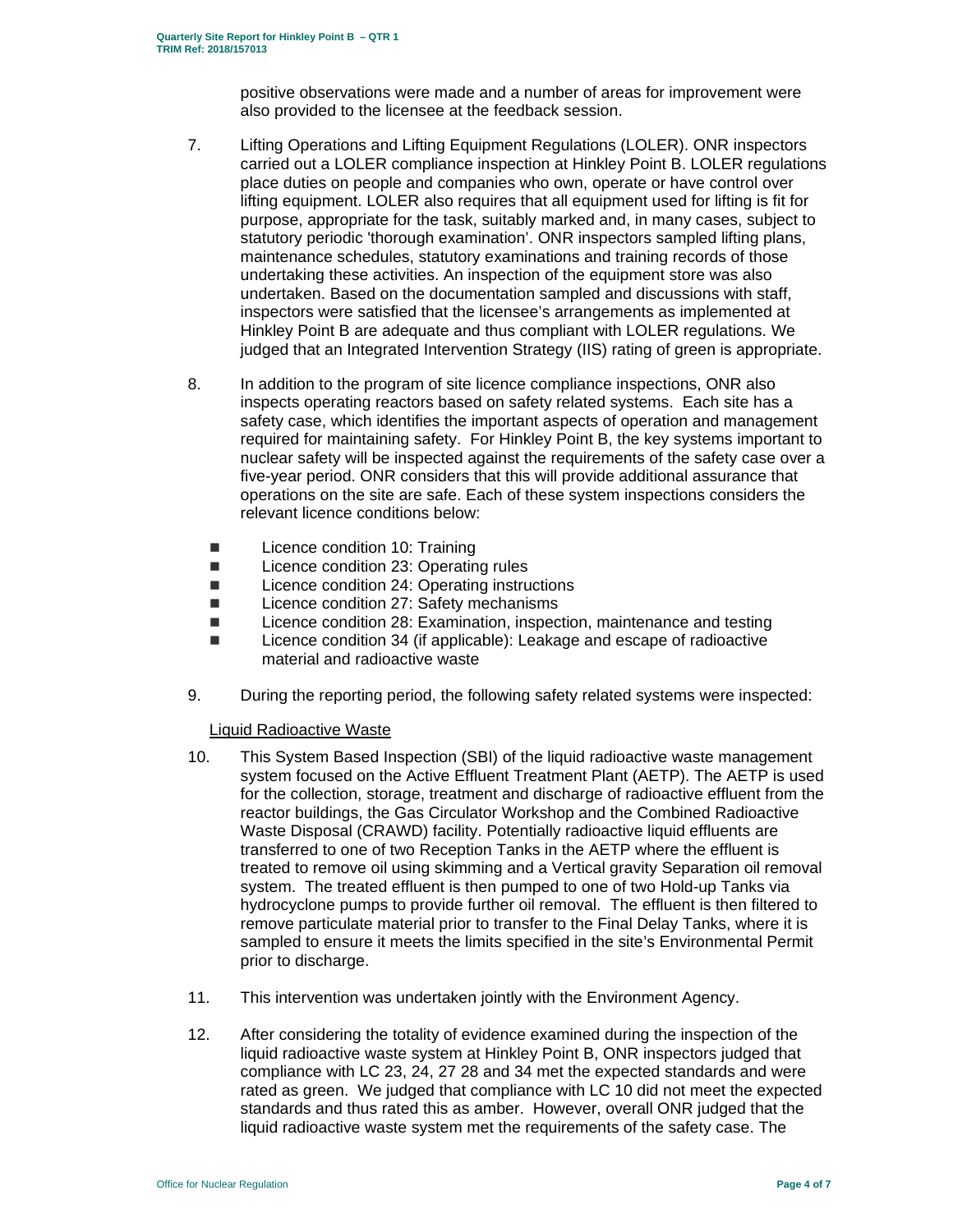LC10 compliance findings were associated with inconsistencies in the training records and the approved procedures that have been implemented at the AETP. The licensee has subsequently addressed the gaps identified by ONR.

#### **2.2 Other work**

- 13. A themed inspection was undertaken by a team of ONR inspectors to evaluate EDF Energy Nuclear Generation Limited (NGL) Hinkley Point B's Organisational learning (OL) by examining how well the site learns lessons from internal and external sources in order to continuously improve leadership, organisational capability, safety decision making and safety performance (ONR's Safety Assessment Principle (SAP) MS4: Learning). This included a licence compliance inspection of NGL's arrangements for LC 7 (incidents on the site). This forms one of a series of interventions to be carried out across the EDF fleet of nuclear sites.
- 14. ONR inspectors observed a number of operational and maintenance meetings, sampled significant investigations undertaken by the licensee and held structured discussions with members of staff. Based on a sample of interviews, observations and document reviews inspectors were satisfied that the licensee's arrangements in relation to organisational learning are effective and the arrangements in place for compliance against LC 7 are suitable and sufficient. In accordance with the ONR inspection rating guide, a green rating was awarded, with no formal regulatory action being required.

## **3 NON-ROUTINE MATTERS**

- 15. On 16 January 2018, ONR inspectors visited the Hinkley Point B site to undertake planned inspections of EDF Energy Nuclear Generation and Doosan Babcock's arrangements to judge whether the requirements of Improvement Notices served upon the two dutyholders had been complied with. As previously reported to the SSG, a Doosan Babcock employee suffered serious back injuries as a result of a fall from height at the site on 12 April 2017.
- 16. Based on the discussions held with EDF and Doosan Babcock staff, plant inspection and the evidence gathered during this visit, ONR inspectors were satisfied that both dutyholders had complied with the requirements of their respective Improvement Notices.

## **4 REGULATORY ACTIVITY**

- 17. ONR may issue formal documents to ensure compliance with regulatory requirements. Under nuclear site licence conditions, ONR issues regulatory documents which either permit an activity or require some form of action to be taken. These are usually collectively termed Licence Instruments (LIs), but can take other forms. In addition, inspectors may issue Enforcement Notices to secure improvements to safety.
- 18. Hinkley Point B, Reactor 3 was safely shutdown on 2 February 2018 for its planned inspection of the graphite bricks that make up the reactor core. This inspection work is in accordance with the licensee's extant safety case. A total of 26 fuel channels were inspected and the results verified and sentenced in accordance with the licensee's governance arrangements for graphite inspection and assessment. The licensee reported that the results were within the limits and conditions of its safety case. ONR inspectors examined the verified results and the supporting documentation and were content that the licensee had drawn a reasonable and adequate conclusion based on the inspection data. Reactor 3 returned to service on 19 February 2018.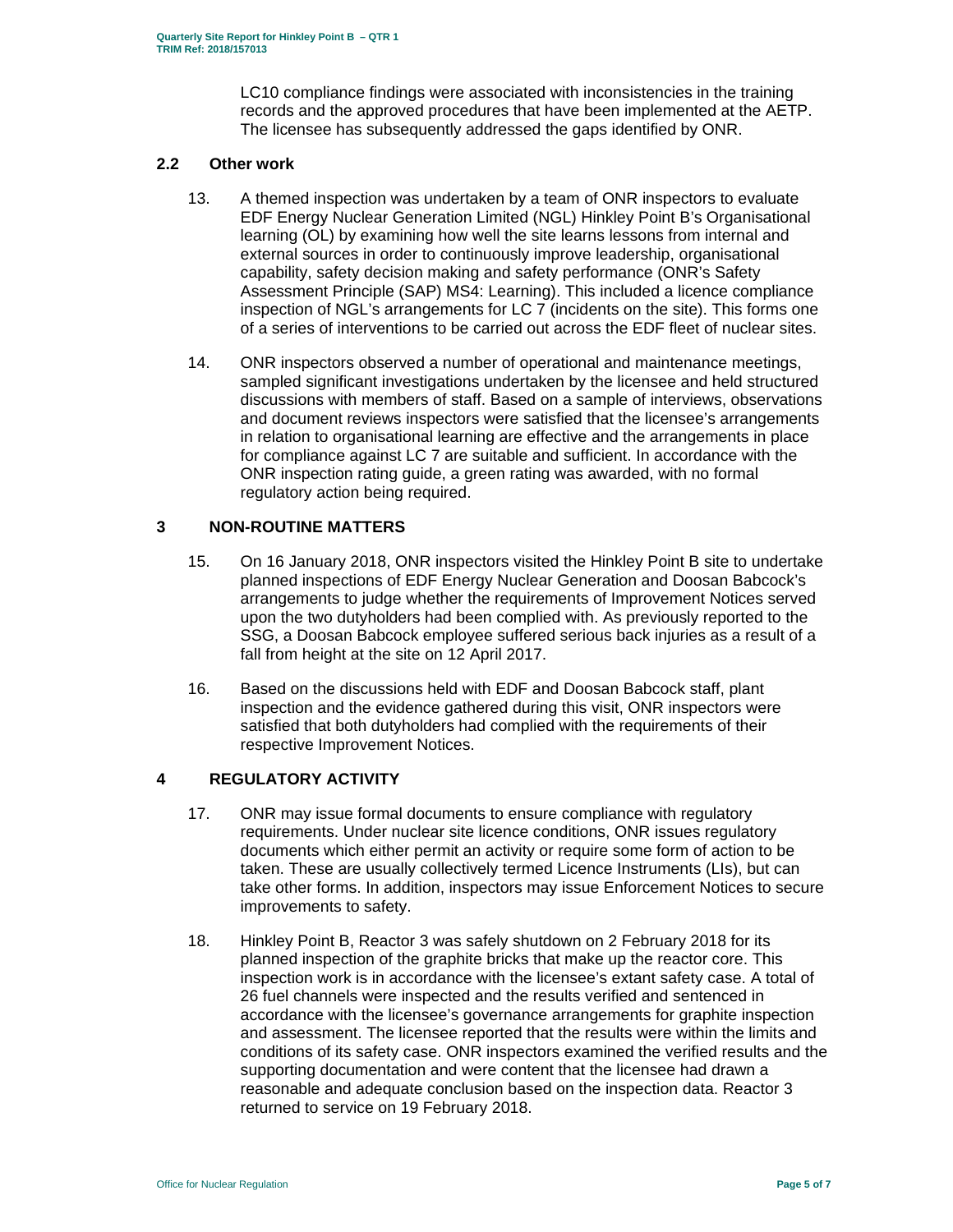**Table 1** 

## **Licence Instruments and Enforcement Notices Issued by ONR during this period**

| <b>Date</b> | <b>Type</b> | Ref No | <b>Description</b>                                                             |
|-------------|-------------|--------|--------------------------------------------------------------------------------|
| N/A         |             |        | No Licence Instruments or Enforcement<br>Notices were issued during the period |

Reports detailing the above regulatory decisions can be found on the ONR website at http://www.onr.org.uk/pars/.

## **5 NEWS FROM ONR**

- 19. In January, ONR received the results of its first external stakeholder survey, which was undertaken by YouGov on behalf of ONR. A broad range of stakeholders were invited to participate in an online survey, with 351 responses received. In addition to the online survey, a number of in depth interviews were also completed with stakeholders. While overall the results demonstrate ONR is seen as a high performing organisation with good levels of stakeholder confidence, there are areas where improvements can be made and we will be working on these in the coming months. Further details about the survey results can be found in our March 2018 newsletter available on ONR's website.
- 20. In February, ONR held its first webinar following the publication of the 'Guide to enabling regulation in practice.' Chief Nuclear Inspector, Mark Foy, and Deputy Chief Inspector, Mike Finnerty, were on hand to answer questions about the guide, which has been designed to illustrate working examples of enabling regulation in practice. This is a new channel of communication for ONR and we'll be holding further webinars on different topics over the coming months. If you would like to join future webinars, please get in touch with the ONR Communications team via contact@onr.gov.uk
- 21. In March, ONR held the first of two meetings this year with representatives from across the NGO community. Held in Birmingham, the meeting was attended by fifteen NGO representatives from eleven different organisations. Topics discussed included: domestic safeguards pending the withdrawal of the UK from Euratom, emergency planning arrangements and the ONR Stakeholder Survey results. The next meeting is scheduled to take place in October 2018. We are keen to increase the number of people engaging with ONR on nuclear safety and security issues and would like to invite members of SSGs and LCCs to join our engagement programme. For more details, please get in touch via contact@onr.gov.uk.
- 22. For the latest news and updates from ONR visit the website and sign up for our ebulletin (http://www.onr.org.uk/ebulletin/index.htm).